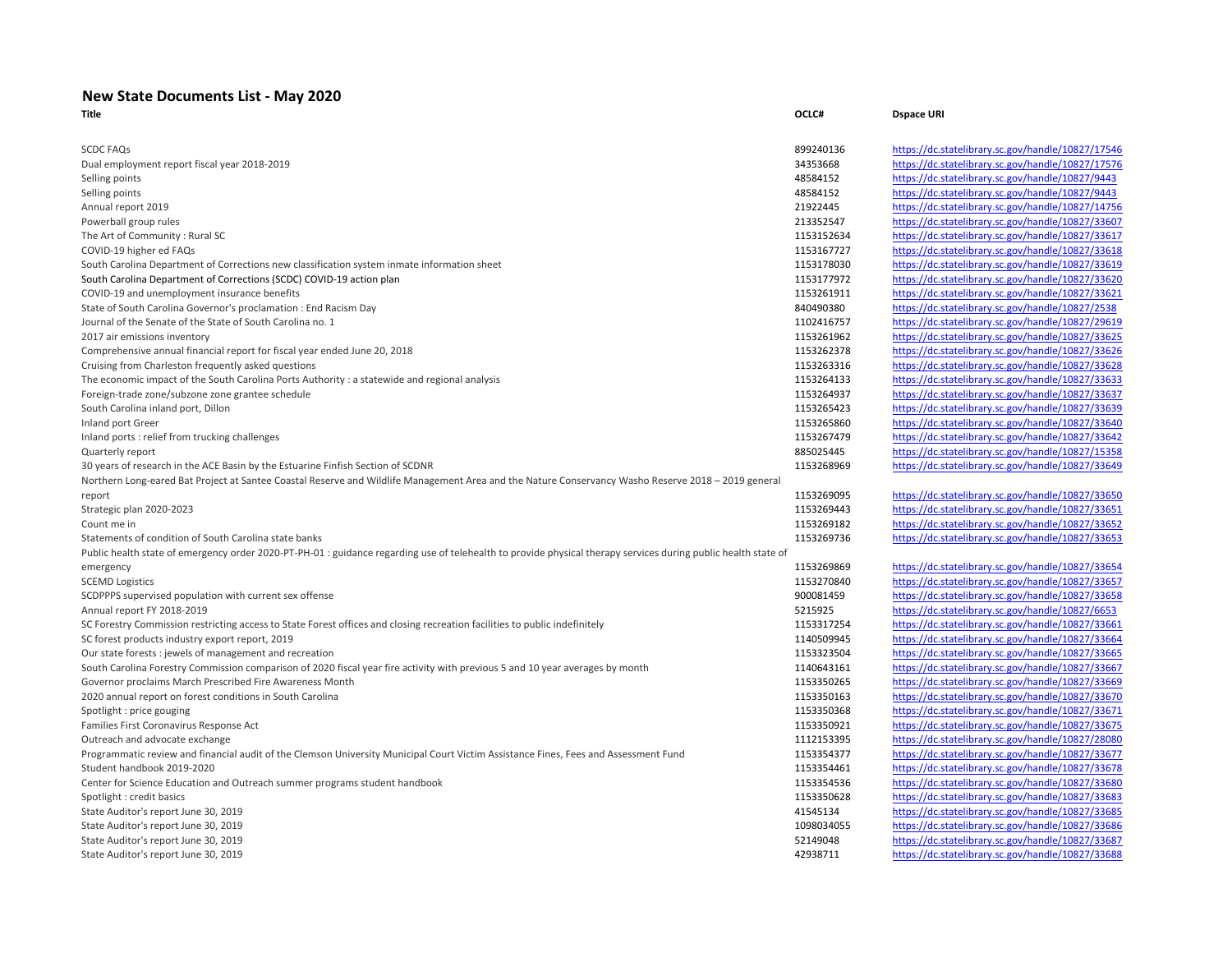State Auditor's report June 30, 2019 **<https://dc.statelibrary.sc.gov/handle/10827/33689> https://dc.statelibrary.sc.gov/handle/10827/33689** State Auditor's report June 30, 2019 80015340 <https://dc.statelibrary.sc.gov/handle/10827/33691> State Auditor's report June 30, 2019 1057556150 <https://dc.statelibrary.sc.gov/handle/10827/33692> State Auditor's report June 30, 2019 43001039 <https://dc.statelibrary.sc.gov/handle/10827/33693> Standing committees and committee members of the Senate and House of Representatives 2019-2020 legislative session 61710622 <https://dc.statelibrary.sc.gov/handle/10827/33694> South Carolina state register, v. 44, no. 3 80642358 <https://dc.statelibrary.sc.gov/handle/10827/15365> Virtual PD drop-in modified programming schedule 11533545 <https://dc.statelibrary.sc.gov/handle/10827/33696> Fast facts : credit repair 1153350892 <https://dc.statelibrary.sc.gov/handle/10827/33697> Spotlight : guard your wallet on the road **1153350712** <https://dc.statelibrary.sc.gov/handle/10827/33698> A guide for dealing with debt collection and the state of the state of the state of the state of the state of the state of the state ibrary.sc.gov/handle/10827/33699 Interim regulatory guidance 1153353872 <https://dc.statelibrary.sc.gov/handle/10827/33700> Spotlight: reservation refunds 1153250743 <https://dc.statelibrary.sc.gov/handle/10827/33701> Onsite wastewater program careers **1153358007** <https://dc.statelibrary.sc.gov/handle/10827/33702> Rabia y murciélagos en Carolina del Sur 1153395081 <https://dc.statelibrary.sc.gov/handle/10827/33703> Rabia en Carolina del Sur *<https://dc.statelibrary.sc.gov/handle/10827/33704>* https://dc.statelibrary.sc.gov/handle/10827/33704 Retail food establishments : glove use extending the state of the state of the state of the state of the state of the state of the state of the state of the state of the state of the state of the state of the state of the What can recycled items become? **1153359195** <https://dc.statelibrary.sc.gov/handle/10827/33706> Annual report on the American Board for the Certification of Teaching Excellence **<https://dc.statelibrary.sc.gov/handle/10827/33707>** Federal relief bill offers help for South Carolina agriculture 1153358731 <https://dc.statelibrary.sc.gov/handle/10827/33708> Guidelines for farmers markets during the COVID-19 outbreak 1153359213 <https://dc.statelibrary.sc.gov/handle/10827/33709> Guidelines for u-pick farms during the COVID-19 outbreak 1153395511 <https://dc.statelibrary.sc.gov/handle/10827/33710> Medicare supplement insurance 2020 shopper's guide 1153395685 <https://dc.statelibrary.sc.gov/handle/10827/33711> The SCDOI's response to COVID-19 **<https://dc.statelibrary.sc.gov/handle/10827/33712> https://dc.statelibrary.sc.gov/handle/10827/33712** South Carolina tax incentives for economic development and the state of the statelight of the statelibrary.sc.gov/handle/10827/33713 South Carolina Disaster Recovery Office Housing Assistance Programs supplemental policies 1153398834 <https://dc.statelibrary.sc.gov/handle/10827/33714> South Carolina Hurricane Matthew action plan amendment 5 1153399152 <https://dc.statelibrary.sc.gov/handle/10827/33715> South Carolina Hurricane Matthew action plan amendment 6 1153399080 <https://dc.statelibrary.sc.gov/handle/10827/33716> Mitigation program 1153402582 <https://dc.statelibrary.sc.gov/handle/10827/33717> Plan de accion Matthew enmienda 5 espanol 1153402682 <https://dc.statelibrary.sc.gov/handle/10827/33718> Situation report date March 19, 2020 **<https://dc.statelibrary.sc.gov/handle/10827/33719> https://dc.statelibrary.sc.gov/handle/10827/33719** Situation report date March 24, 2020 1153570398 <https://dc.statelibrary.sc.gov/handle/10827/33720> Situational report date no. 9 March 19, 2020 **1153570616** <https://dc.statelibrary.sc.gov/handle/10827/33721> Employer tax deadline extension FAQ 1153402686 <https://dc.statelibrary.sc.gov/handle/10827/33722> What are employer filed claims and how do they work? 1153402960 <https://dc.statelibrary.sc.gov/handle/10827/33723> Technical note 07 1143693406 <https://dc.statelibrary.sc.gov/handle/10827/18335> LPA Local Public Agency on-the-job training program manual 1124929364 <https://dc.statelibrary.sc.gov/handle/10827/33725> On-the-job training manual 1153395163 <https://dc.statelibrary.sc.gov/handle/10827/33726> Group dental insurance benefit plan for South Carolina public employees, active and retired and the statelibrary.sc.gov/handle/10827/33727 Audit report on the schedules of employer and nonemployer allocations, schedules of pension amounts by employer, and related notes South Carolina Retirement System and Police Officers Retirement System Fiscal Year Ended June 30, 2019 **<https://dc.statelibrary.sc.gov/handle/10827/33728>** https://dc.statelibrary.sc.gov/handle/10827/33728 MUSC group health benefits plan for employees of the Medical University of South Carolina and the Medical University Hospital Authority 1153569567 <https://dc.statelibrary.sc.gov/handle/10827/33729> https://dc.statelibrary.s Group health benefits plan of the employees of the state of South Carolina, the public school districts, and participating entities 1153569751 https://dc. Request for proposals final with addendum 2 1153588871 <https://dc.statelibrary.sc.gov/handle/10827/33731> https://dc.statelibrary.sc.gov/handle/10827/33731 Request for proposals final with addendum 3 **1153597427** <https://dc.statelibrary.sc.gov/handle/10827/33732> Request for proposals final with addendum 4 1153597250 <https://dc.statelibrary.sc.gov/handle/10827/33733> Request for proposals final with addendum 6 1153598438 <https://dc.statelibrary.sc.gov/handle/10827/33734> Request for proposals for industry review 1153598812 <https://dc.statelibrary.sc.gov/handle/10827/33735><br>Request for qualifications Carolina Crossroads and the state of the state of the state of the state intros://dc.stateli Request for qualifications Carolina Crossroads 1153599207 <https://dc.statelibrary.sc.gov/handle/10827/33736>99207 Cash Assistance Program recipients and cash assistance all benefits 1151627342 <https://dc.statelibrary.sc.gov/handle/10827/33737> SNAP participation 1151628838 <https://dc.statelibrary.sc.gov/handle/10827/33738> Kinship care 1153575233 <https://dc.statelibrary.sc.gov/handle/10827/33739> Kinship care : stepping in : a guide for kinship caregivers in South Carolina 1153575263 <https://dc.statelibrary.sc.gov/handle/10827/33740> Kinship foster care : becoming a licensed kinship foster parent for your kin 1153578187 <https://dc.statelibrary.sc.gov/handle/10827/33741> Overview of the Family First Prevention Services Act 2008 and 2008 and 2008 and 2008 and 2008 and 2008 and 2008 and 2008 and 2008 and 2008 and 2008 and 2008 and 2008 and 2008 and 2008 and 2008 and 2008 and 2008 and 2008 an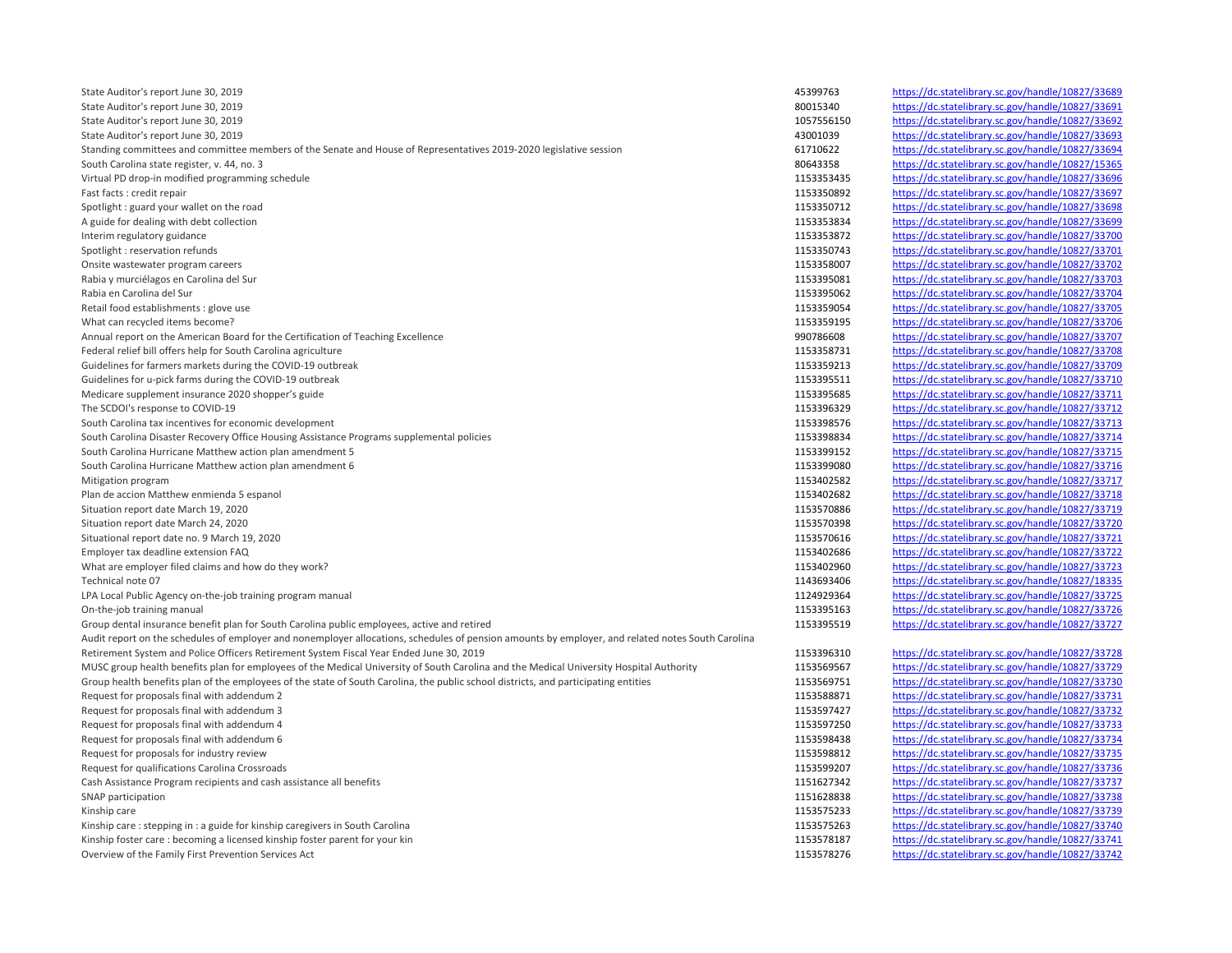| South Carolina's employment situation February 2020                                                                                                 | 885340902              | https://dc.statelibrary.sc.gov/handle/10827/15341 |
|-----------------------------------------------------------------------------------------------------------------------------------------------------|------------------------|---------------------------------------------------|
| South Carolina initial unemployment insurance claims data week ending March 21, 2020                                                                | 1153572637             | https://dc.statelibrary.sc.gov/handle/10827/33744 |
| Employment and Workforce executive director Dan Ellzey's statement regarding unemployment benefits and COVID-19                                     | 1153572972             | https://dc.statelibrary.sc.gov/handle/10827/33745 |
| Employment and Workforce waives the weekly search requirement for individuals who are unemployed due to COVID-19 and extends the tax deadline for   |                        |                                                   |
| employers                                                                                                                                           | 1153573482             | https://dc.statelibrary.sc.gov/handle/10827/33746 |
| General fund revenue February Fiscal Year 2019-20                                                                                                   | 908842221              | https://dc.statelibrary.sc.gov/handle/10827/20090 |
| South Carolina general fund revenue monitor February Fiscal Year 2019-20                                                                            | 966645610              | https://dc.statelibrary.sc.gov/handle/10827/20090 |
| 2018 local government finance report fiscal years 2011-12 to 2017-18                                                                                | 1153572550             | https://dc.statelibrary.sc.gov/handle/10827/33749 |
| South Carolina Revenue and Fiscal Affairs Office statement of estimated fiscal impact bill number H.4262                                            |                        | https://dc.statelibrary.sc.gov/handle/10827/18268 |
| South Carolina Revenue and Fiscal Affairs Office statement of estimated fiscal impact bill number S. 0997                                           | 908842846<br>908842846 | https://dc.statelibrary.sc.gov/handle/10827/18268 |
|                                                                                                                                                     |                        |                                                   |
| Interest rates for FY 2020 loans                                                                                                                    | 1153571527             | https://dc.statelibrary.sc.gov/handle/10827/33752 |
| Below market financing available for qualified borrowers                                                                                            | 1153571498             | https://dc.statelibrary.sc.gov/handle/10827/33753 |
| Historic preservation news and notes                                                                                                                | 50595640               | https://dc.statelibrary.sc.gov/handle/10827/33591 |
| Medicaid bulletin                                                                                                                                   | 33087350               | https://dc.statelibrary.sc.gov/handle/10827/33592 |
| Medicaid bulletin                                                                                                                                   | 33087350               | https://dc.statelibrary.sc.gov/handle/10827/33593 |
| Medicaid bulletin                                                                                                                                   | 33087350               | https://dc.statelibrary.sc.gov/handle/10827/33594 |
| Loggerheadlines 2019                                                                                                                                | 243800700              | https://dc.statelibrary.sc.gov/handle/10827/33595 |
| Livestock newsletter                                                                                                                                | 904282869              | https://dc.statelibrary.sc.gov/handle/10827/33596 |
| Livestock newsletter                                                                                                                                | 904282869              | https://dc.statelibrary.sc.gov/handle/10827/33597 |
| Livestock newsletter                                                                                                                                | 904282869              | https://dc.statelibrary.sc.gov/handle/10827/33598 |
| Livestock newsletter                                                                                                                                | 904282869              | https://dc.statelibrary.sc.gov/handle/10827/33599 |
| Livestock newsletter                                                                                                                                | 904282869              | https://dc.statelibrary.sc.gov/handle/10827/33600 |
| Market bulletin                                                                                                                                     | 8246250                | https://dc.statelibrary.sc.gov/handle/10827/33606 |
| Market bulletin                                                                                                                                     | 8246250                | https://dc.statelibrary.sc.gov/handle/10827/33608 |
| South Carolina fresh fruit and vegetable report                                                                                                     | 1110619453             | https://dc.statelibrary.sc.gov/handle/10827/33609 |
| South Carolina fresh fruit and vegetable report                                                                                                     | 1110619453             | https://dc.statelibrary.sc.gov/handle/10827/33610 |
| South Carolina fresh fruit and vegetable report                                                                                                     | 1110619453             | https://dc.statelibrary.sc.gov/handle/10827/33611 |
| South Carolina fresh fruit and vegetable report                                                                                                     | 1110619453             | https://dc.statelibrary.sc.gov/handle/10827/33612 |
| Bulletin number 2020-03                                                                                                                             | 11962428               | https://dc.statelibrary.sc.gov/handle/10827/33613 |
| Bulletin number 2020-04                                                                                                                             | 11962428               | https://dc.statelibrary.sc.gov/handle/10827/33614 |
| The CRC newsletter                                                                                                                                  | 985003122              | https://dc.statelibrary.sc.gov/handle/10827/33616 |
| The CRC newsletter                                                                                                                                  | 985003122              | https://dc.statelibrary.sc.gov/handle/10827/33624 |
| Court surcharges & assessments retained distribution system surcharge/victims' services summary for the period ended 03/31/2020 gen sessions/family |                        |                                                   |
| courts                                                                                                                                              | 3217173                | https://dc.statelibrary.sc.gov/handle/10827/33627 |
| Court surcharges & assessments retained distribution system surcharge/victims' services summary for the period ended 03/31/2020 magistrate courts   | 3217174                | https://dc.statelibrary.sc.gov/handle/10827/33629 |
| Court surcharges & assessments retained distribution system surcharge/victims' services summary for the period ended 03/31/2020, municipal courts   | 3217171                | https://dc.statelibrary.sc.gov/handle/10827/33630 |
| South Carolina statewide 2% accommodations tax collections                                                                                          | 1135758460             | https://dc.statelibrary.sc.gov/handle/10827/33631 |
| South Carolina statewide 5% admissions tax collections, January business / February tax returns                                                     | 1135758465             | https://dc.statelibrary.sc.gov/handle/10827/33632 |
| South Carolina statewide 5% admissions tax collections, February business / March tax returns                                                       | 1135758465             | https://dc.statelibrary.sc.gov/handle/10827/33634 |
| South Carolina statewide lodging outlook report                                                                                                     | 1112495952             | https://dc.statelibrary.sc.gov/handle/10827/33635 |
| South Carolina statewide lodging outlook report                                                                                                     | 1112495952             | https://dc.statelibrary.sc.gov/handle/10827/33636 |
| Executive order no. 2020-06                                                                                                                         | 10892266               | https://dc.statelibrary.sc.gov/handle/10827/33615 |
| Executive order no. 2020-07                                                                                                                         | 10892266               | https://dc.statelibrary.sc.gov/handle/10827/33638 |
| Executive order no. 2020-09                                                                                                                         | 10892266               | https://dc.statelibrary.sc.gov/handle/10827/33641 |
| Executive order no. 2020-10                                                                                                                         | 10892266               | https://dc.statelibrary.sc.gov/handle/10827/33644 |
| Executive order no. 2020-12                                                                                                                         | 10892266               | https://dc.statelibrary.sc.gov/handle/10827/33645 |
| Executive order no. 2020-13                                                                                                                         | 10892266               | https://dc.statelibrary.sc.gov/handle/10827/33646 |
| Executive order no. 2020-14                                                                                                                         | 10892266               | https://dc.statelibrary.sc.gov/handle/10827/33647 |
| Executive order no. 2020-15                                                                                                                         | 10892266               | https://dc.statelibrary.sc.gov/handle/10827/33655 |
| Executive order no. 2020-16                                                                                                                         | 10892266               | https://dc.statelibrary.sc.gov/handle/10827/33656 |
| Executive order no. 2020-17                                                                                                                         | 10892266               | https://dc.statelibrary.sc.gov/handle/10827/33660 |
| Executive order no. 2020-18                                                                                                                         | 10892266               | https://dc.statelibrary.sc.gov/handle/10827/33662 |
|                                                                                                                                                     |                        |                                                   |